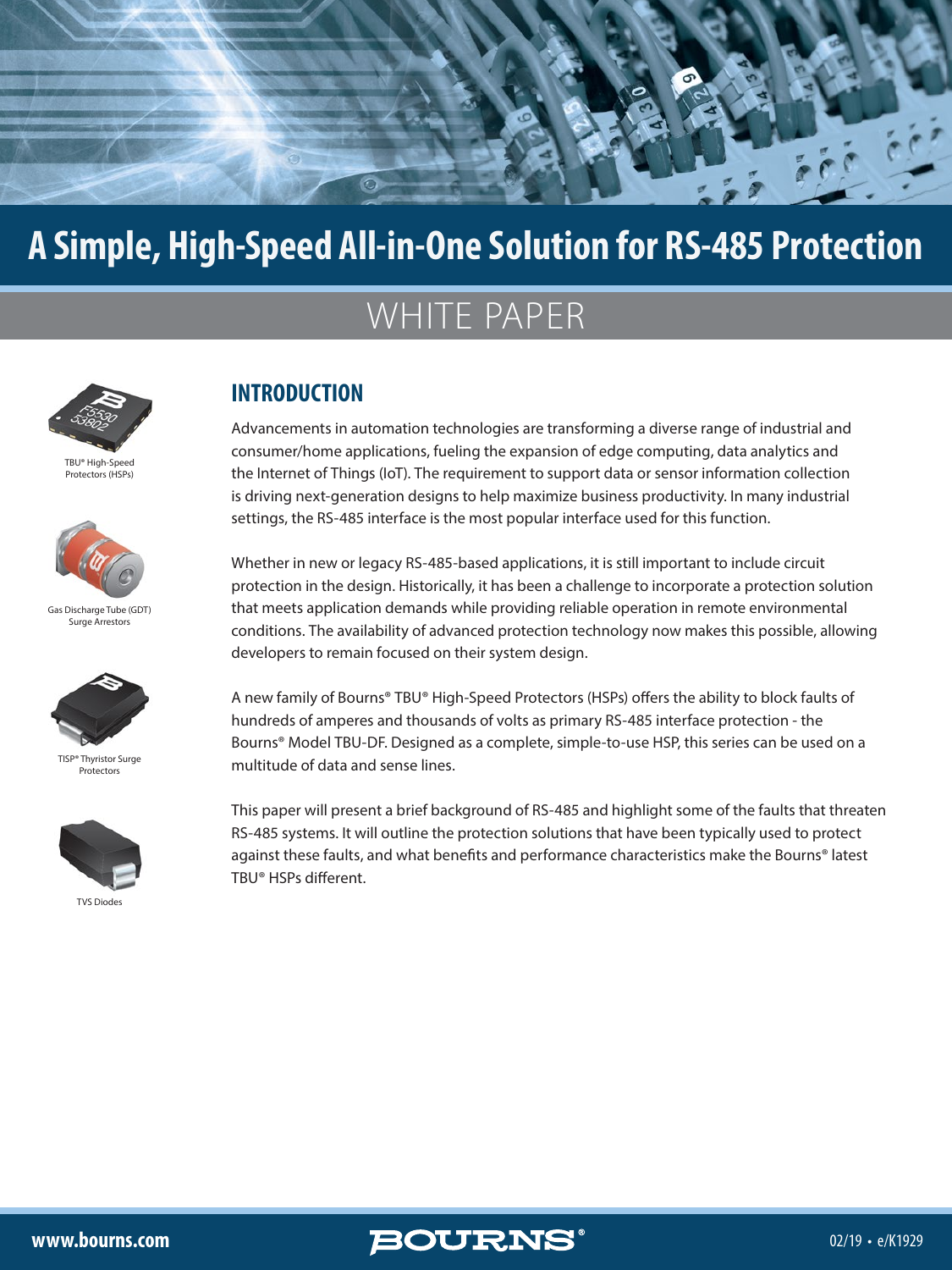



[TBU® High-Speed](https://www.bourns.com/products/circuit-protection/tbu-high-speed-protectors-hsps)  Protectors (HSPs)



[Gas Discharge Tube \(GDT\)](https://www.bourns.com/products/circuit-protection/gas-discharge-tube-(gdt)-surge-arrestors)  Surge Arrestors



[TISP® Thyristor Surge](https://www.bourns.com/products/circuit-protection/thyristor-surge-protectors)  Protectors



[TVS Diodes](https://www.bourns.com/products/diodes/tvs-diodes)

#### **WHY RS-485 PROTOCOL IS SO POPULAR**

When looking for a reliable network that can withstand harsh industrial environments or unregulated home environments equally well, RS-485 has a lot to offer. Its high-speed, long cable lengths, and flexible node count are among the benefits that complement its ability to withstand threats. Electrically, it can operate at half-duplex or full-duplex mode, the latter of which provides full speed, bidirectional communication. The electrical characteristics of RS-485 are summarized in Table 1.

| <b>Table 1: RS-485 Interface Specifications</b> |                          |
|-------------------------------------------------|--------------------------|
| <b>Differential</b>                             | Yes                      |
| Speed                                           | 32 Mbps                  |
| Sensitivity                                     | $± 100$ mV               |
| Cable length                                    | 1200 Meters              |
| Input impedance, min.                           | 12 ohms                  |
| Output voltage, max.                            | $-7/+12V$                |
| Output voltage with load, min.                  | ±1.5V                    |
| Number of drivers/receivers, max.               | 32 each                  |
| Network topology                                | Multipoint               |
| Modes of operation                              | Half-duplex, full-duplex |

In addition, RS-485 networks are robust in nature, due in part to differential signaling. Another factor is the interface's high output voltage, which combats voltage drop over long cable runs between nodes. A compliant RS-485 port must meet IEC 61000-4-2 (ESD), IEC 61000-4-4 (EFT) and IEC 61000-4-5 (Surge) standards.

Some of the most appealing aspects of RS-485 also make the interface more susceptible to threats. Similar to what is required for the majority of wired communication systems, threats such as system transients, lightning and other types of environmental threats must be considered during the design phase. These considerations include lightning surges of 5 kV and 1 kA, power induction modeled as 600 Vrms for up to one second, longer duration moderate current power cross, and earth potential rise.

Furthermore, electrostatic discharge (ESD) that can occur from handling during installation has the potential to damage or destroy electronics. Human error is also a factor as it is not uncommon to encounter miswiring and short circuit faults. For example, a DC bus may be present for relay control and actuators, which means a wiring error could result in a DC power connection to RS-485 differential signal lines. In a multipoint network, differing ground potentials can cause problems. RS-485 can tolerate up to ±7 volts of differential ground potential between nodes. With the flexibility to add and remove nodes over long cable distances while the network is operating, protection against all these threats is obtained.

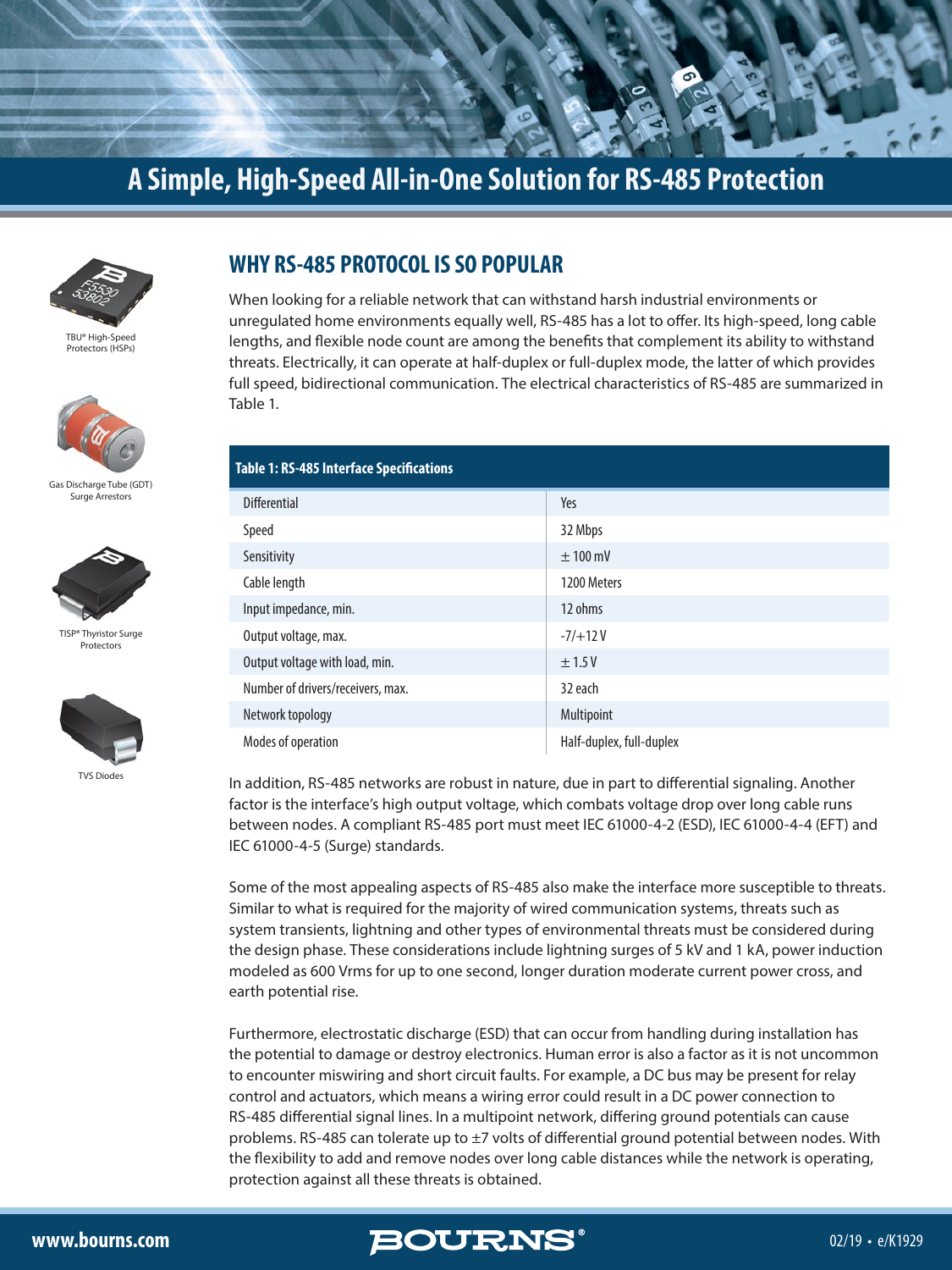



[TBU® High-Speed](https://www.bourns.com/products/circuit-protection/tbu-high-speed-protectors-hsps)  Protectors (HSPs)



[Gas Discharge Tube \(GDT\)](https://www.bourns.com/products/circuit-protection/gas-discharge-tube-(gdt)-surge-arrestors)  Surge Arrestors



[TISP® Thyristor Surge](https://www.bourns.com/products/circuit-protection/thyristor-surge-protectors)  Protectors



[TVS Diodes](https://www.bourns.com/products/diodes/tvs-diodes)

#### **RS-485 PROTECTION CONSIDERATIONS**

The installed base of RS-485 systems is massive, and there are numerous circuit protection solutions available various types and levels of protection. Overvoltage circuit protection comes in two types – clamping the voltage to a tolerable upper limit and dissipating the energy or diverting the energy to ground through a low impedance shunt. The most common way to address protection in RS-485 interfaces is to use a shunting solution for primary protection. However, in highly exposed applications the shunting device may not be sufficient on its own. Electronic equipment can be damaged by voltages in the tens of volts and currents in the hundreds of milliamperes if they are experienced for more than microseconds. A shunt protector that is fast enough to limit the voltage and rated to handle the surge current may be physically too large, not economically viable, or have a capacitance that is too high, causing destruction of the RS-485 signal.

The viable protection solution must also be able to short circuit and protect the interface from a surge that may peak on the order of 1000 A. This is quite a difficult task, especially considering that the surge can develop in mere microseconds. Thus, designers often have to ensure that multiple stages of circuit protection are used and coordinated (shown in Figure 1). This protection example uses fuses, resistors, thryristors, and diodes to make up the secondary protection. A GDT is often chosen for its current handling capability, followed by a semiconductor thyristor for speed.

Selecting the right combination of components isn't necessarily a simple task, and making the wrong choice can cause field failures, increase maintenance costs, and affect overall reliability.

Multiple overvoltage and overcurrent protection components have interactions that require considerable time and attention from the designer to ensure that the final solution meets system specifications. The impedances and behaviors of all these devices must be understood and coordinated. This requires detailed knowledge of surge threat protection including performance of all protective components' shunting, blocking, and coordinating (voltage/current/power/ energy/time) characteristics in addition to the conditions under which they trigger. It is also vital to understand the interface's ability to resist voltages and currents (voltage/current/time), its transmission system specifications (bandwidth, maximal allowable loss), and the interaction between multi-stage protection circuits.



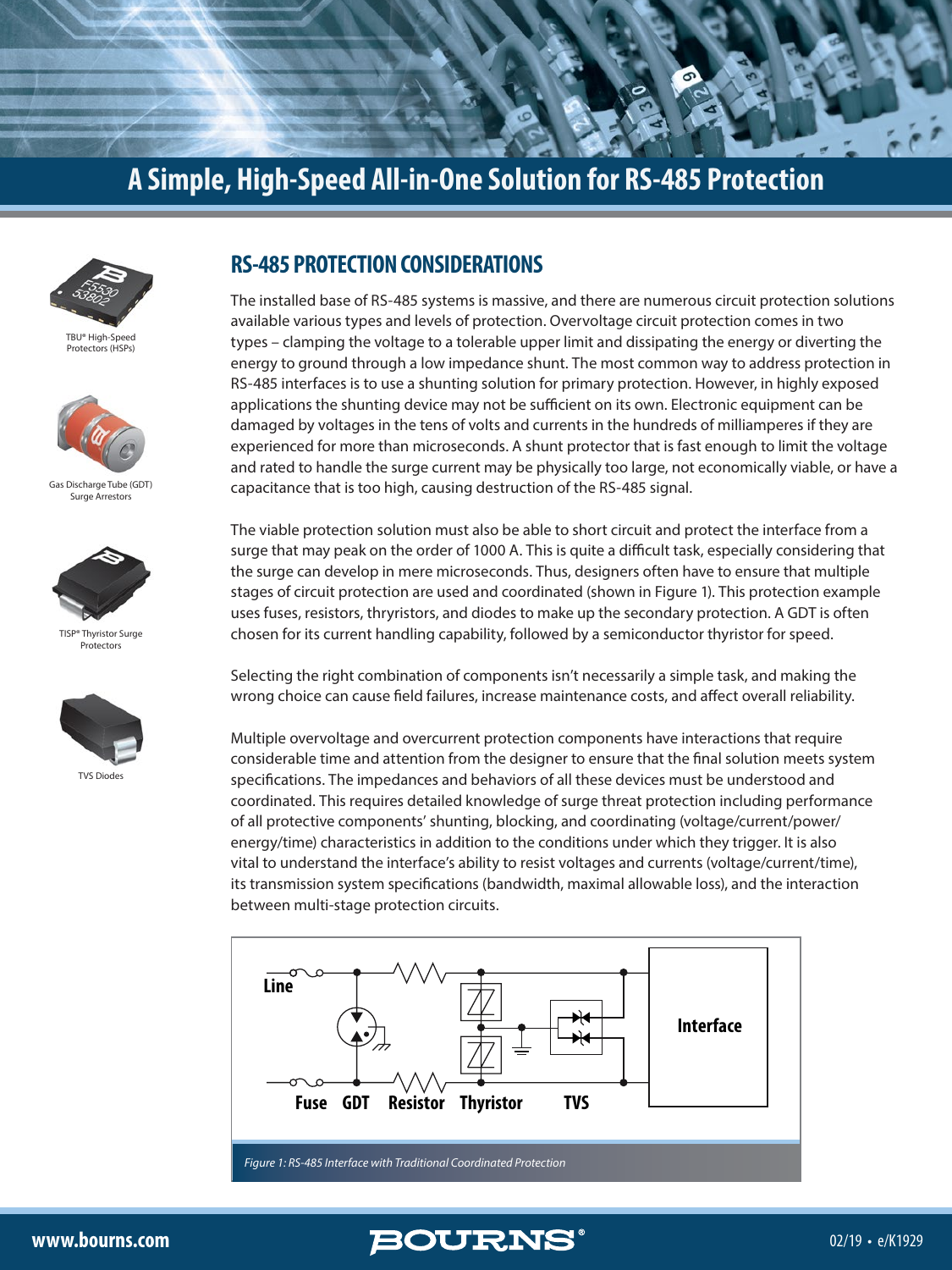



[TBU® High-Speed](https://www.bourns.com/products/circuit-protection/tbu-high-speed-protectors-hsps)  Protectors (HSPs)



[Gas Discharge Tube \(GDT\)](https://www.bourns.com/products/circuit-protection/gas-discharge-tube-(gdt)-surge-arrestors)  Surge Arrestors



[TISP® Thyristor Surge](https://www.bourns.com/products/circuit-protection/thyristor-surge-protectors)  Protectors



[TVS Diodes](https://www.bourns.com/products/diodes/tvs-diodes)

#### **USING THE BOURNS® TBU® HSP**

Bourns designed its latest Transient Blocking Unit High-Speed Protector (TBU® HSP) as an integral protection solution for RS-485 communication components. The device functions to block excessive communication line current and prevent damage to line transceivers and other interface components. The TBU® HSP works by detecting excess current and producing a high series impedance in the communication line to block the current flow.

#### **WHAT MAKES BOURNS® HSPs DIFFERENT**

Offering a proven protection solution, Bourns® TBU® HSPs have been successfully integrated into a variety of applications for over a decade. The Bourns® TBU® HSP is a simple device, based on a MOSFET switch, that is placed between the line and the protected load. During normal operation, the Bourns® TBU® HSP presents a low, finite, series resistance to the line. As transient current increases to the HSP trigger current level, the HSP switches to a very high impedance or protected state. This limits the current to the leakage current value, effectively disconnecting the transient from the sensitive RS-485 transceiver. Regardless of the incident's transient signal characteristics, this transition to the protected state occurs in less than 1 microsecond with flat response over operating temperature. The Bourns® TBU® HSP will reset once the voltage across it drops below Vreset.

With a lightning surge or other voltage surge event at Time 1 (see Figure 2), voltage and current will rise until the current-limiting portion of the circuit limits current to the level of l<sub>out</sub> (Time 2). At this point, the voltage disconnect portion of the circuit operates and by Time 3 (>1 microsecond), the load is disconnected from the surge. During the remainder of the surge (Time 4), the TBU® HSP remains in the protected state of very low current and voltage at the load.



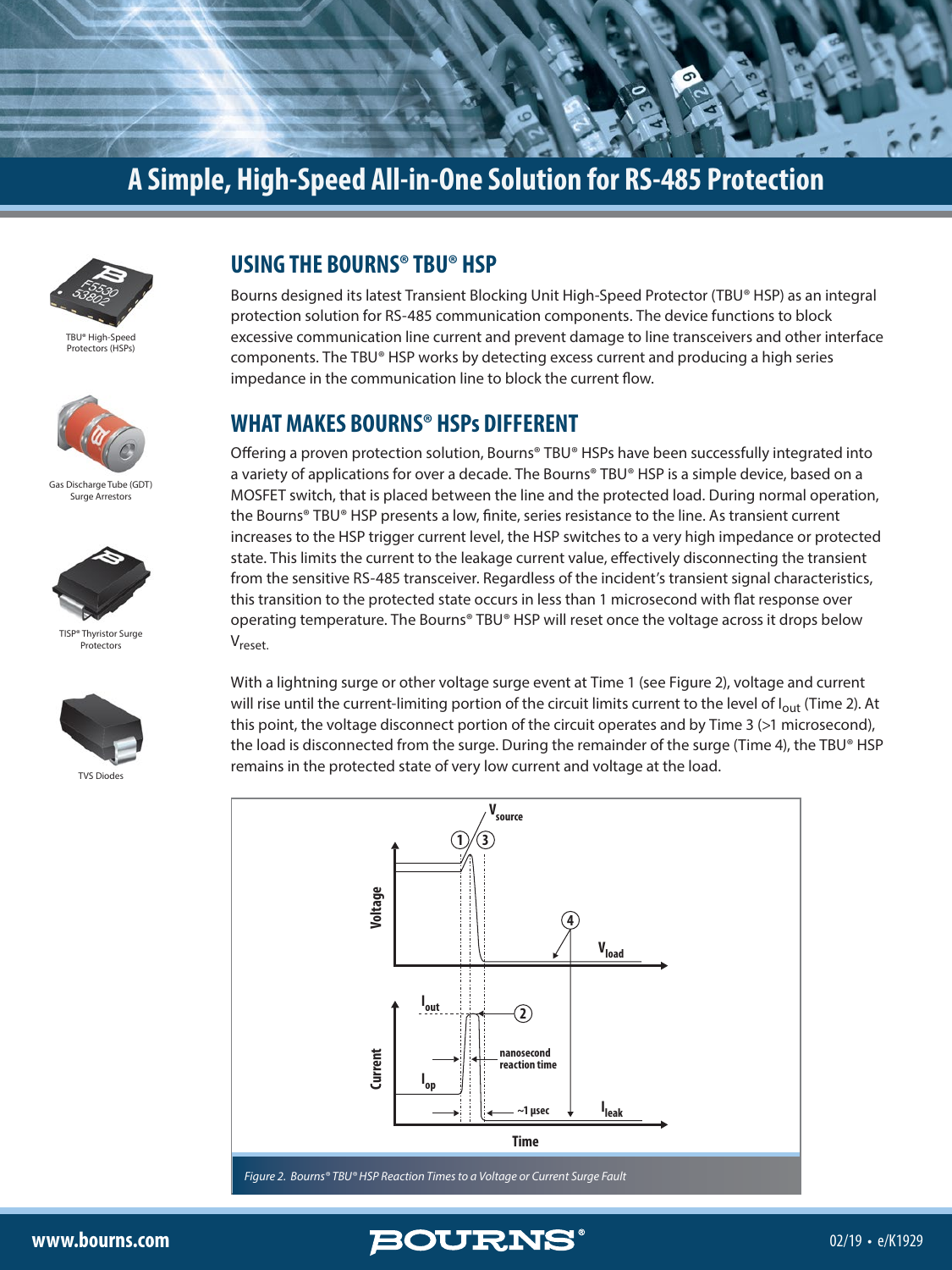



[TBU® High-Speed](https://www.bourns.com/products/circuit-protection/tbu-high-speed-protectors-hsps)  Protectors (HSPs)



[Gas Discharge Tube \(GDT\)](https://www.bourns.com/products/circuit-protection/gas-discharge-tube-(gdt)-surge-arrestors)  Surge Arrestors



[TISP® Thyristor Surge](https://www.bourns.com/products/circuit-protection/thyristor-surge-protectors)  Protectors



[TVS Diodes](https://www.bourns.com/products/diodes/tvs-diodes)

#### **WHAT MAKES BOURNS® HSPS DIFFERENT (CONTINUED)**

Each TBU® HSP is specified with a maximum voltage for safe operation. If the surge voltage is expected to exceed this, then an overvoltage protector (OVP) such as a metal oxide varistor (MOV), TISP® Thyristor Surge Protector, GDT, or GMOV™ Hybrid Overvoltage Protection Component can be connected from line to ground to limit the voltage across the HSP. In applications with sensitive data bandwidth, a GDT or GMOV™ device is typically recommended for overvoltage protection. The configuration with overvoltage protection is shown in Figure 3.



In this design, the TBU® HSP detects excessive current and blocks it from reaching the protected load downstream. As the voltage on the line continues to increase, the GDT then protects the TBU® HSP from excessive voltage. In turn, the TVS Diode suppresses very fast ESD and EFT.

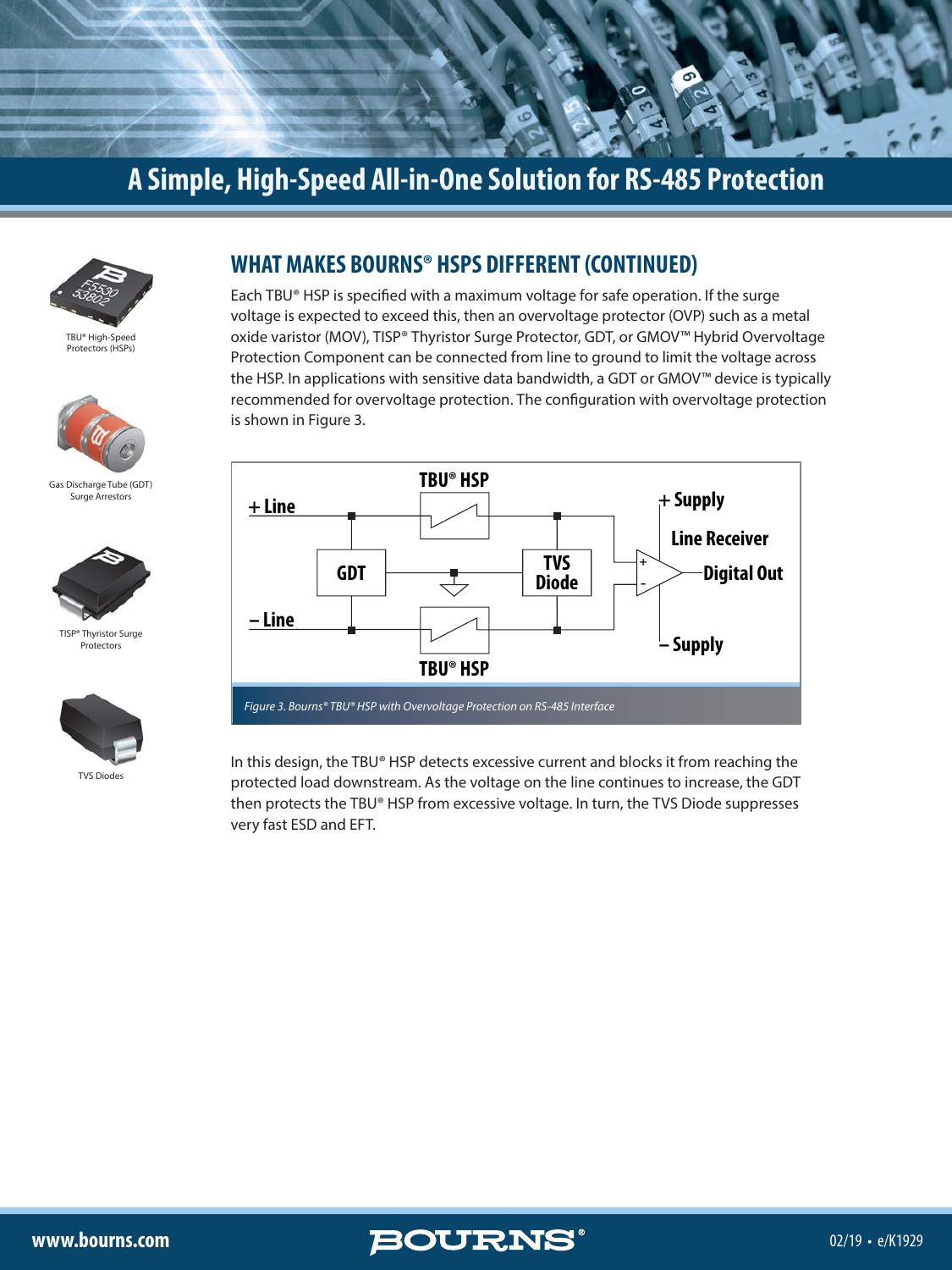



[TBU® High-Speed](https://www.bourns.com/products/circuit-protection/tbu-high-speed-protectors-hsps)  Protectors (HSPs)



[Gas Discharge Tube \(GDT\)](https://www.bourns.com/products/circuit-protection/gas-discharge-tube-(gdt)-surge-arrestors)  Surge Arrestors



[TISP® Thyristor Surge](https://www.bourns.com/products/circuit-protection/thyristor-surge-protectors)  Protectors



#### **A DUAL-CHANNEL BIDIRECTIONAL SOLUTION**

Committed to continually addressing the unique circuit protection needs of various applications, Bourns designed its latest Model TBU-DF TBU® HSP as a single TBU® HSP device for RS-485 protection, that takes care of induced lightning surges, due to ESD, installation errors, cabling faults and associated issues. What makes the Model TBU-DF particularly useful in RS-485 applications is its ability to offer dual-channel bidirectional protection matching the interface's differential, bidirectional qualities. That means a single Model TBU-DF device can be used for each differential signal pair, with one channel connected to the positive signal and the other to the negative signal. This makes it easier to place and route the application circuit board, reduces component count, and ensures consistent operation, balance, and performance for a differential signal pair, as seen in Figure 4 below.



With so many variables to account for when coordinating multi-stage solutions, the designer can focus their time on design, knowing circuit protection is handled with the Bourns® TBU® HSP. Specified circuit protection performance is reliable regardless of cable length, data rate, number of nodes, and other devices present on the RS-485 network. Plus, the dual-channel Model TBU-DF does not introduce unbalanced impedance, inductance, or capacitive load to the RS-485 network.